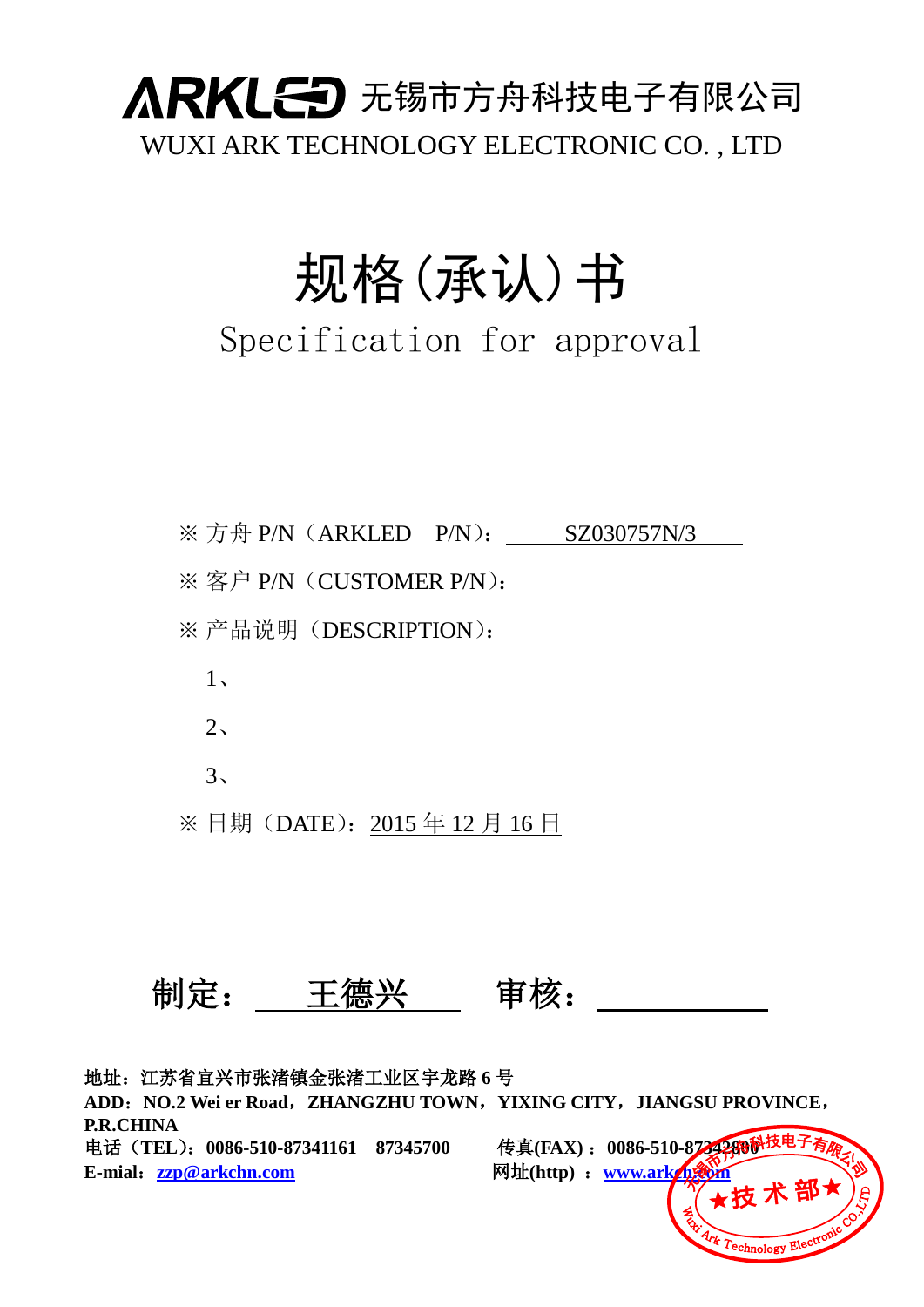型 号 Type :



**ATTENTION Alas** 

■ 产品特征 **FEATURES**: ● 高可靠性和高稳定性 **High intensity and reliability** ● 高品质、和低功耗、低成本 **High quality, Low power requirement and low cost** ● IC 易兼容、易装配 **IC compatible , Easy assembly** ● 符合 RoHS 指令要求 **Meet RoHS EU Directive** ● 人体防静电承受能力 2000V (HMB) **ESD2000V(HMB)** ■ 产品描述 **DESCRIPTION**: ● 0.7 英寸 5\*7 点阵管 **0.7" 5x7 Dot Matrix Display** ● 极性共阳 **Common Anode** ● 黑面,白胶 **Black face, white segment** ● 发光颜色 **Lighting Color**: **1**、红色 **RED 2**、黄绿色 **Y/GREEN 3**、 **4**、 **5**、 ●晶片材质 Chips Materials 1、AlGaInP **2**、AlGaInP **3**、 **4**、 **5**、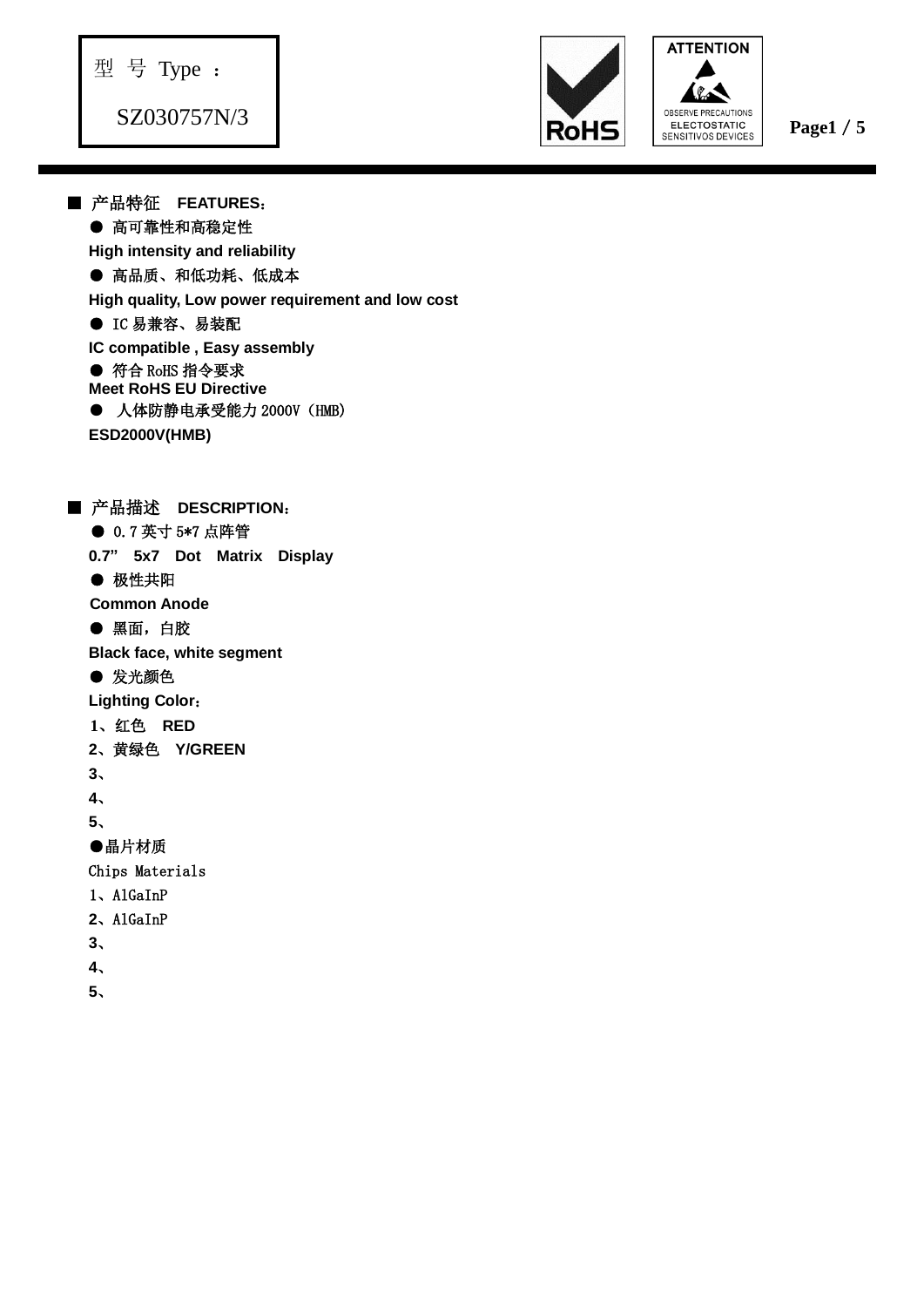Ξ



#### ■ 产品最大绝对参数值(**Ta**:**25**℃)**ABSOLUTE MAXIMUM RATINGS AT Ta=25**℃:

| <b>PARAMETER</b>                                                                                           | <b>SYMBOL</b> | RED                              | Y/GREEN | <b>UNIT</b> |  |  |
|------------------------------------------------------------------------------------------------------------|---------------|----------------------------------|---------|-------------|--|--|
| 目<br>项                                                                                                     | 符号            | 红色                               | 黄绿色     | 单 位         |  |  |
| Power Dissipation Per Segment<br>功 耗                                                                       | <b>PAD</b>    | 50                               | 50      | mw          |  |  |
| Reverse Voltage Per Segment<br>反 向 耐 压                                                                     | VR.           | 5<br>5                           |         | V           |  |  |
| <b>Continuous Forward Current Per Segment</b><br>最大使用电流                                                    | <b>IAF</b>    | 20                               | 20      | mA          |  |  |
| <b>Peak Forward Current Per</b><br>Segment(Duty-0.1,1KHz)<br>最大峰值电流                                        | IPF           | 60                               | 60      | mA          |  |  |
| <b>Operating Temperature Range</b><br>工作温度                                                                 | <b>TOPr</b>   | $-20^{\circ}$ to 80 $^{\circ}$ C |         |             |  |  |
| Storage Temperature Range<br>贮藏温度                                                                          | Tstg          | $-30^{\circ}$ to 85 $^{\circ}$ C |         |             |  |  |
| Lead Soldering Temperature $260^{\circ}$ at 1.6mm From Body for 3 second<br>距离胶体 1.6mm 以上<br>焊接温度 260℃/3 秒 |               |                                  |         |             |  |  |

#### ■ 产品光电参数值(Ta:25℃)**ELECTRICAL/OPTICAL CHARACTERISTICS AT Ta=25**℃:

| <b>PARAMETER</b><br>目<br>项               | <b>SYMBOL</b><br>符号 | <b>TEST</b><br><b>CONDITION</b><br>测试条件 | Color<br>颜色                        | <b>MIN</b><br>最小值 | <b>TYP</b><br>标准值 | <b>MAX</b><br>最大值 | <b>UNIT</b><br>单位 |
|------------------------------------------|---------------------|-----------------------------------------|------------------------------------|-------------------|-------------------|-------------------|-------------------|
| Forward<br>Voltage, Per                  | <b>VF</b>           | $IF = 20mA$                             | 红色<br><b>RED</b>                   | 1.9               | 2.0               | 2.5               | V                 |
| Segment<br>正向压降                          |                     |                                         | 黄绿色<br>Y/GREEN                     | 1.9               | 2.0               | 2.5               |                   |
| Reverse Current,<br>Per Segment<br>反向漏电流 | IR.                 | $VR=5V$                                 | 红色<br><b>RED</b><br>黄绿色<br>Y/GREEN |                   |                   | 50                | μA                |
| Peak Emission<br>Wavelength              | λp                  | $IF = 20mA$                             | 红色<br><b>RED</b>                   | 630               | 633               | 637               |                   |
| 峰值波长                                     |                     |                                         | 黄绿色<br>Y/GREEN                     | 570               | 571               | 573               | nm                |
| Luminous Intensity                       | IV                  | $IF = 20mA$                             | 红色<br><b>RED</b>                   | 23                | 25                | 28                |                   |
| Per<br>Segment<br>向光强<br>法               |                     |                                         | 黄绿色<br>Y/GREEN                     | 28                |                   | 35                | mcd               |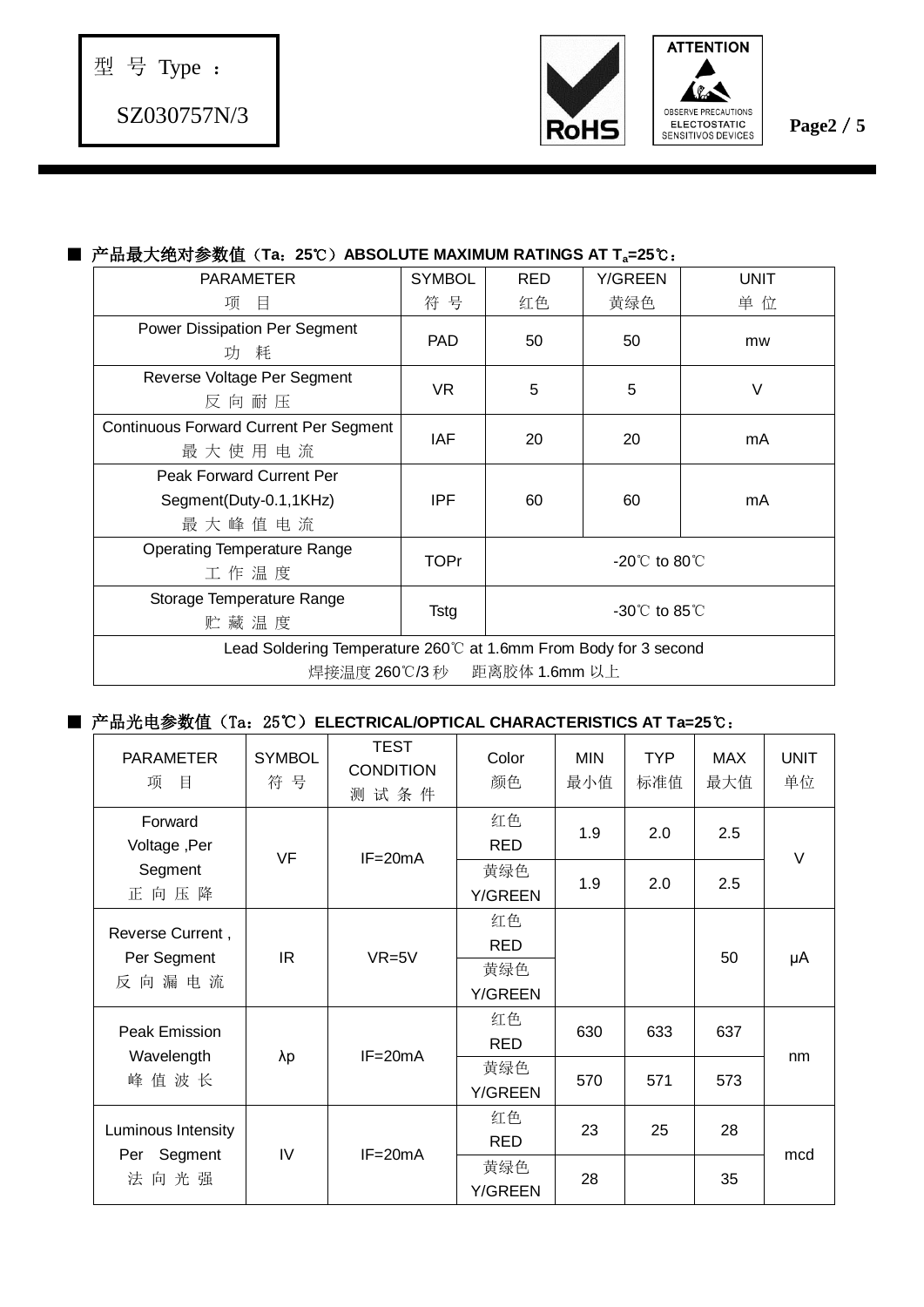



**ATTENTION** 

/ **5**

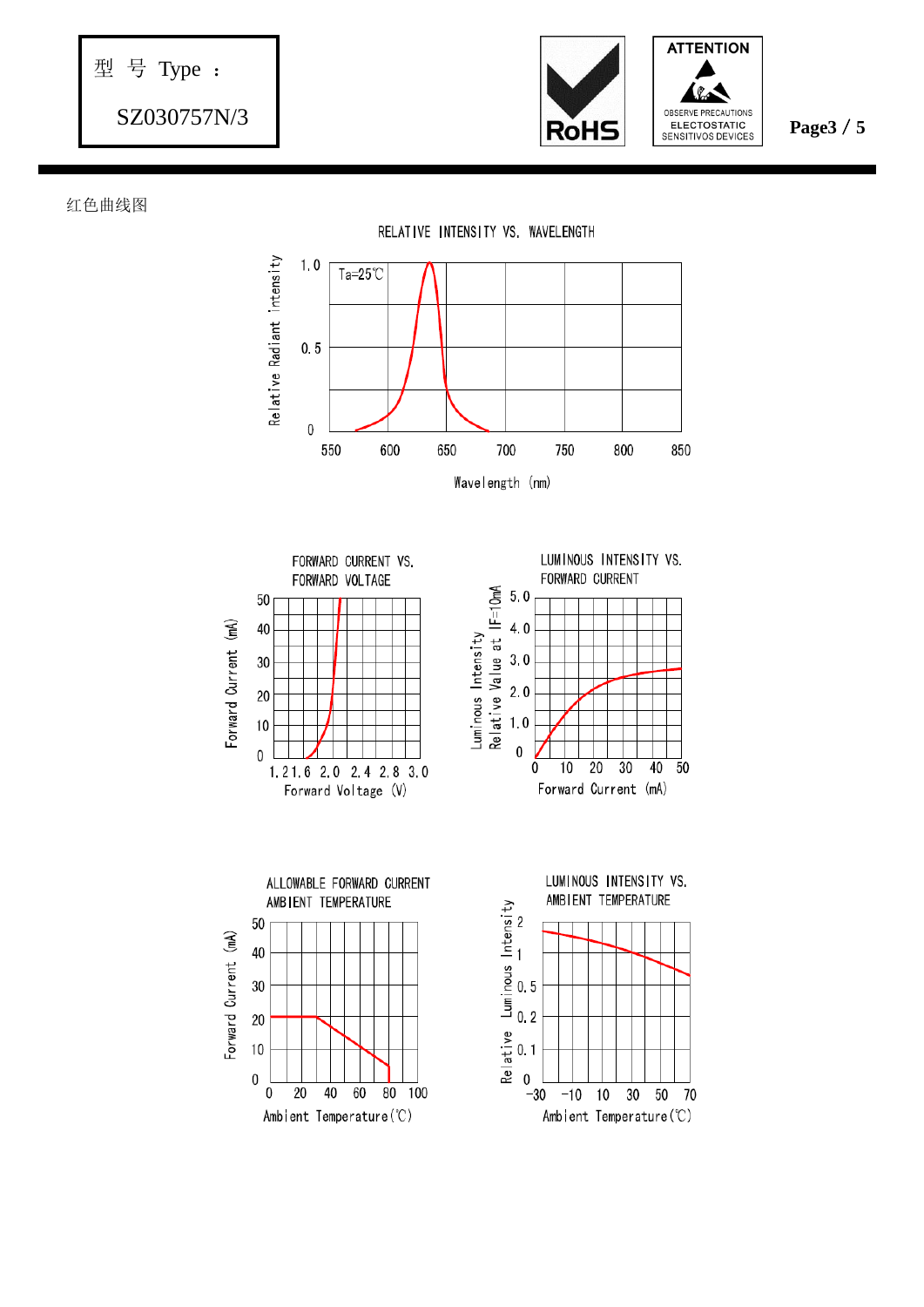



**ATTENTION** 

/ **5**